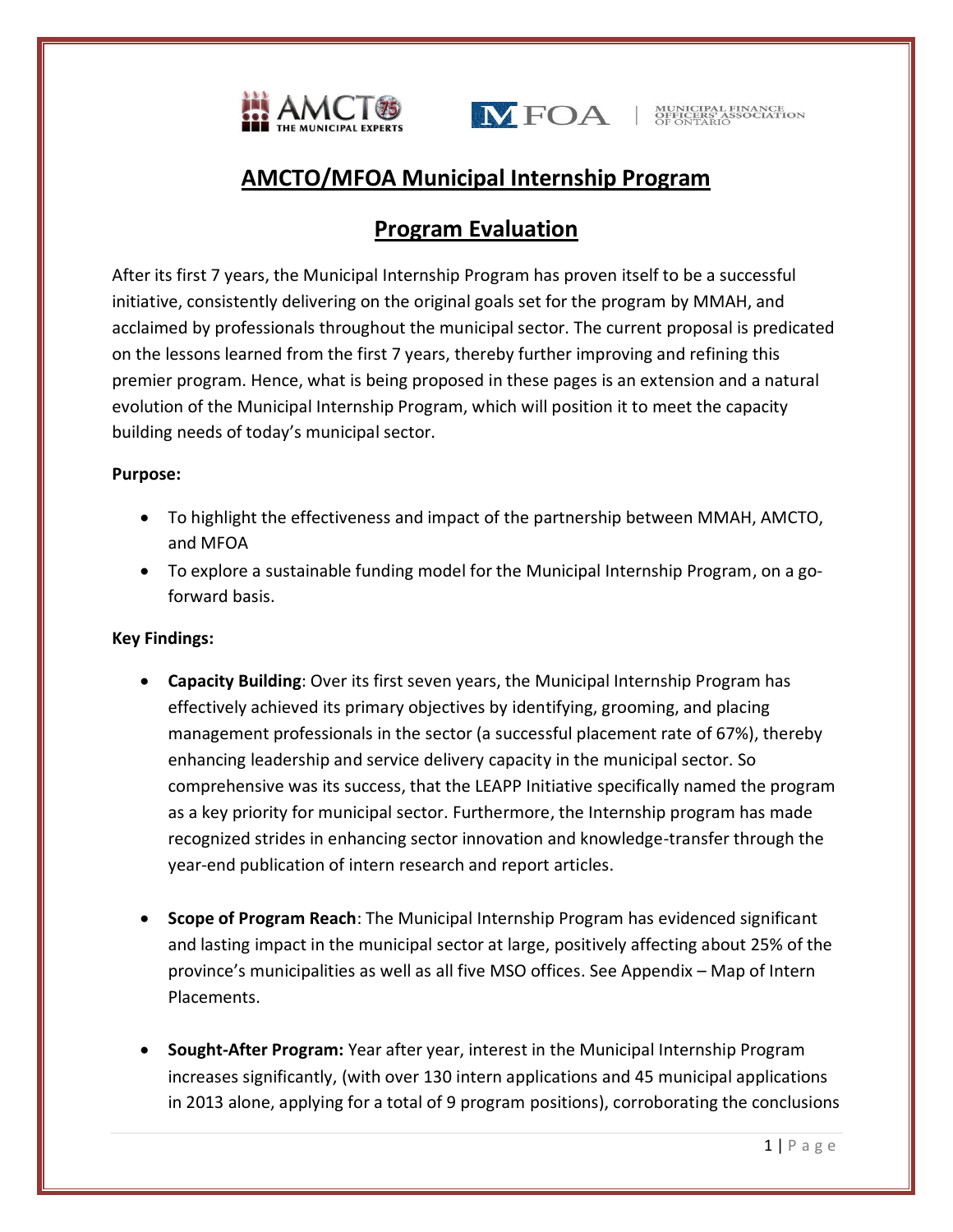of MMAH's *2005 Municipal Management Needs Assessment*. In addition, 15% of municipalities involved that have been chosen to receive a funded intern have subsequently taken part in the program in a self-funded format. Furthermore, the current model used by the program has evidenced high degrees of acclaim and success. It is this new model that will be furthered into new iterations of the Program in coming years.

## **Background:**

The Ontario Municipal Internship Program has successfully delivered on all of its original goals. These goals were as follows:

- *1. To support Ontario municipalities with a practical tool to aid in succession planning by recruiting, training and helping to retain competent municipal employees who can progress into leadership roles.*
	- After 7 program years, 67% of the graduates entered the Municipal Internship Program have remained employed in the municipal sector.
	- Also, 72% of graduated interns currently placed in the sector are taking on leadership positions in rural and northern locations – positions that are notoriously difficult to fill.
	- In addition, the Municipal Internship Programs determined that all municipallyplaced program graduates currently hold decision-making and/or managerial positions within the municipal sector.
- *2. To encourage more young people to pursue careers in local government and offer recent graduates from municipal administration programs the opportunity to have practical experience and training in an Ontario municipal environment.*
	- 100% of graduated interns of the Municipal Internship Program were under the age of 30.
	- 82% of graduated interns entered the program with a degree or diploma focused on municipal management and administration.
	- 10% of graduated interns went on to pursue post-graduate education in municipal administration, in order to return to the field with greater qualifications.
	- The number of applicants, both of interns and municipalities, has grown by 650% (for interns) and 450% (for municipalities) respectively over the course of the program's existence. This demonstrates increasing interest in the program and coincides with a growing number of post-secondary institutions offering municipal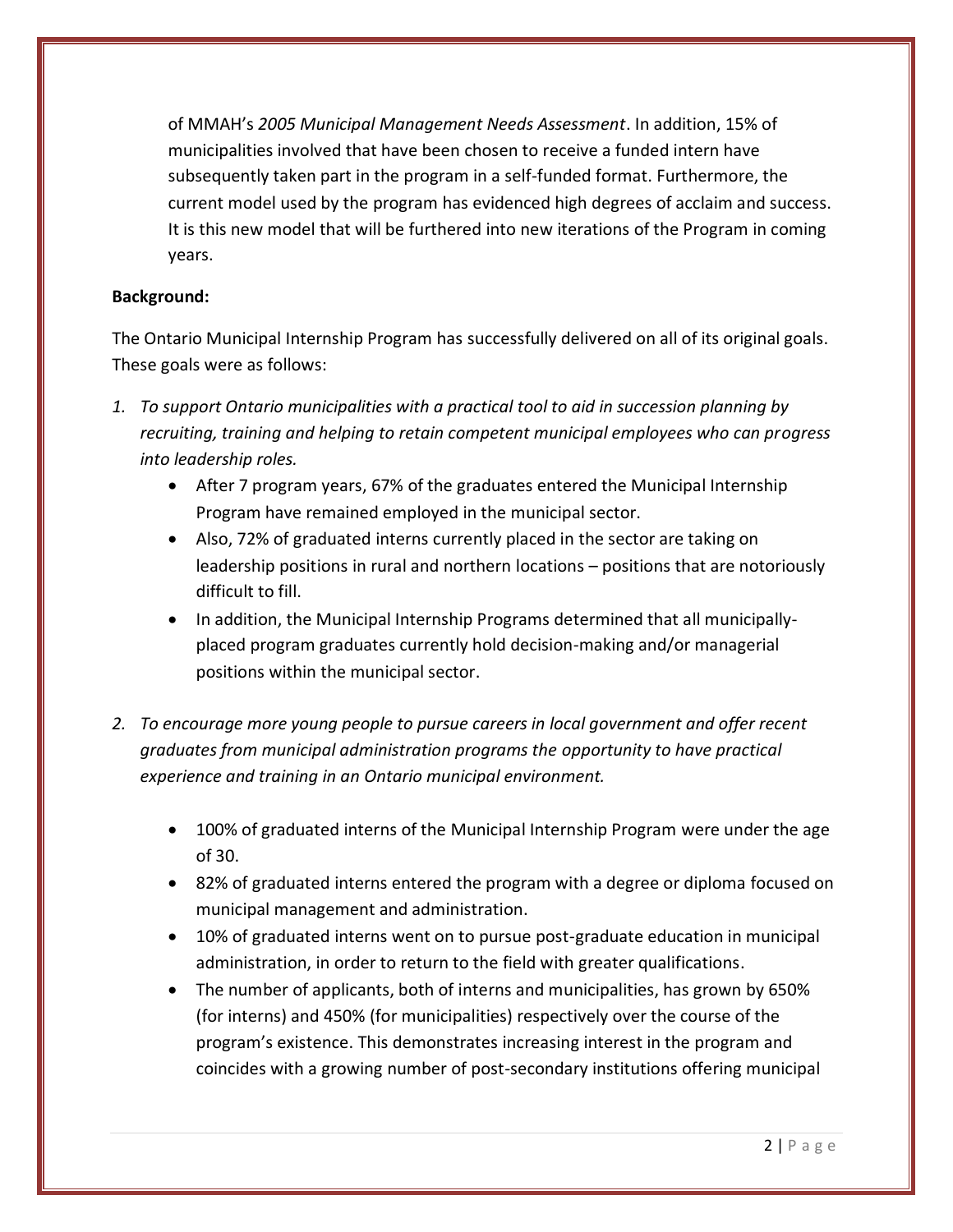programming to meet the growing interest and demand in the marketplace.

- *3. To support The Ministry of Municipal Affairs and Housing in meeting our shared goal of "ensuring the strength and prosperity of Ontario's communities" by providing Ontario's municipal corporations with a practical tool to help develop their self sufficiency.*
	- The Municipal Internship Program has effectively achieved this key objective by identifying, grooming, and permanently placing management professionals in the sector, thereby enhancing leadership and service delivery capacity in the municipal sector, as well as critical knowledge transfer.
	- The current program ends with the interns preparing an extensive and innovative research article in their sphere of expertise, which is then published to the greater sector by AMCTO and MFOA. This promotes sector innovation increased management capacity.
	- As a sector that represents nearly \$40 billion in economic activity, investing in human capital development is prudent for the Ministry of Municipal Affairs and Housing. The program provides a high degree of professional value for a sector that delivers on a number of provincial policy priorities, including youth employment and the placement of youth professionals in rural Ontario.
	- 15% of municipalities that were once funded for an intern through MMAH have chosen to re-register for the program via self-funding arrangements, thereby providing evidence that the program is beginning to promote self-sufficiency.
- *4. To build upon MAH's existing internship program that provides recent graduates with practical experience in provincial government.*
	- With a municipal sector placement rate of 67%, the Municipal Internship Program exceeds that of the Ontario Internship Program and involves a lower cost-per-intern to the government.
	- Whereas most placements from the OIP were Toronto-centric, 72% of placed Municipal Internship Program graduates are currently placed in rural and northern locations, thereby being more 'provincial' in reach.
	- Each intern of the Municipal Internship Program spent approximately 6 weeks in an MSO office during the term of the program, completing particular projects and contributing advice, where appropriate.
	- As a result of this Ministry-exposure, some of the graduated interns were recruited to the Ministry of Municipal Affairs, which was a natural development of the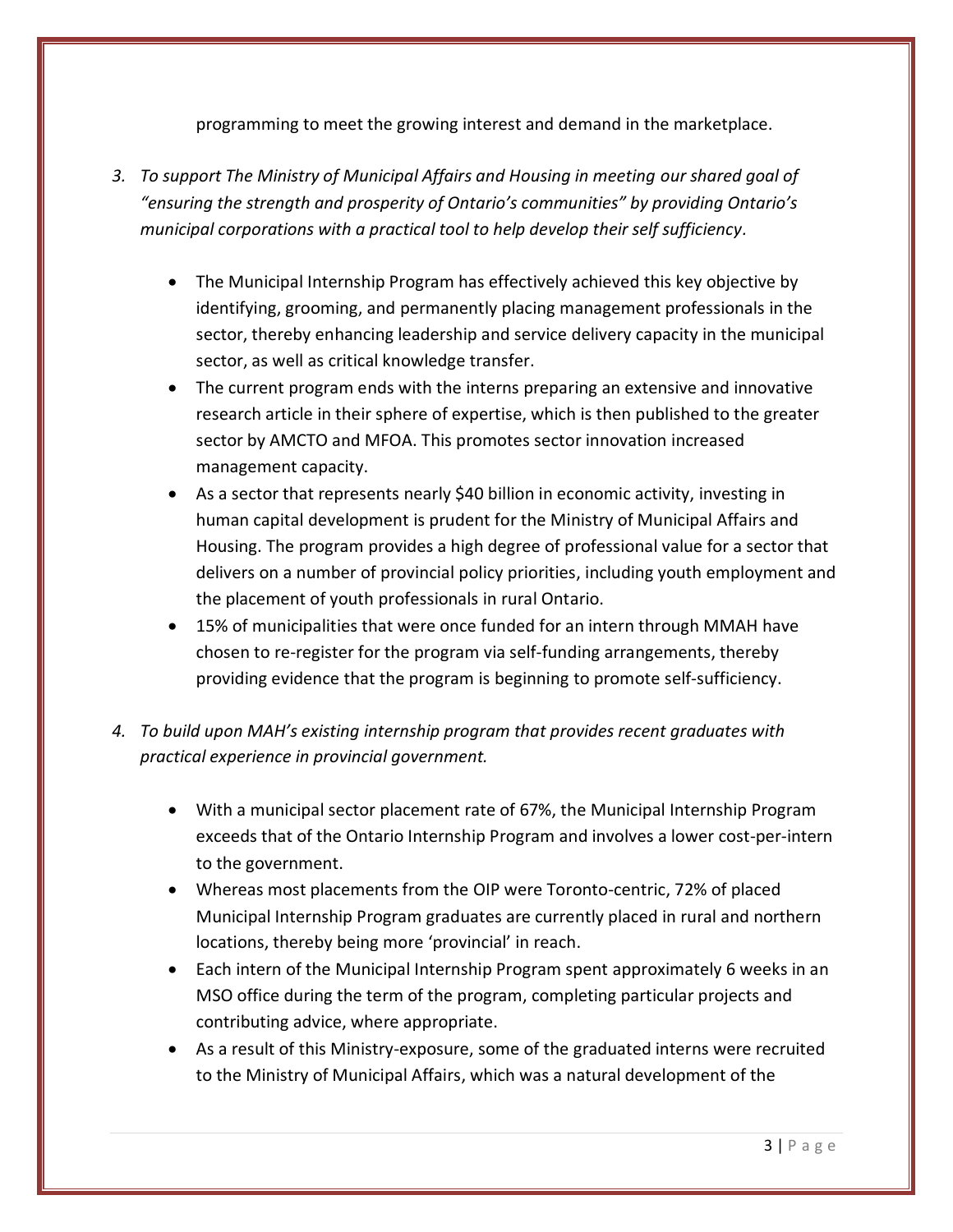program's results and one that was an anticipated outcome from the original funding agreement.

### **Did You Know?**

- 67 Interns have successfully taken part in the Municipal Internship Program
- 67% of interns have been retained in the municipal sector
- 10% are currently pursuing further academic post-graduate endeavours to enhance their sector-related skills
- 72% of graduated interns currently placed in the sector work within Rural and Northern Ontario
- All of the Interns employed at a municipality hold a decision-making or management role within their municipality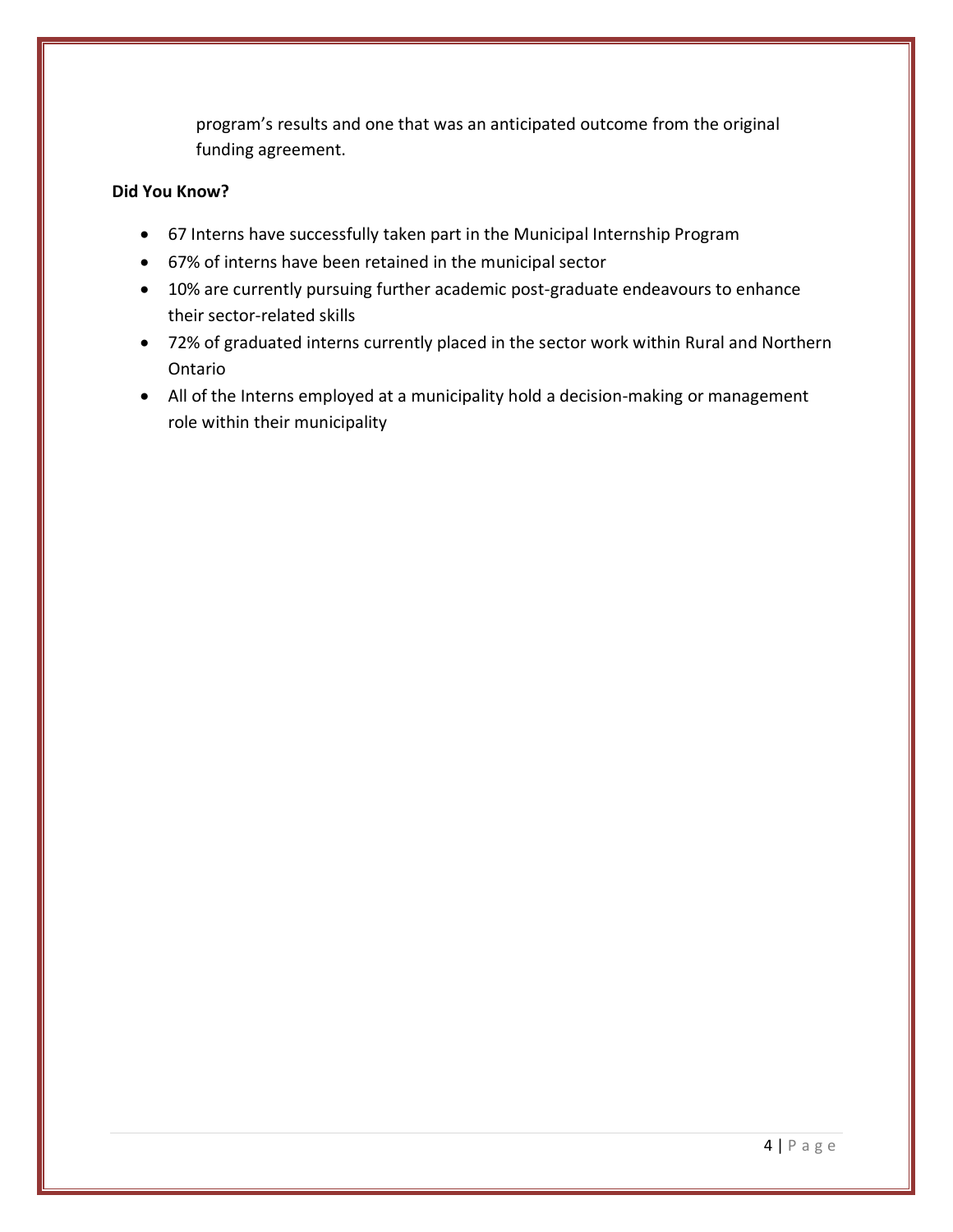## **Appendix 1.0 - Geographical Coverage of the Internship Program**

 The Municipal Internship Program is unparalleled in its ability to place professional interns across Ontario, at times in the most rural of locations that struggle in attracting young talent.